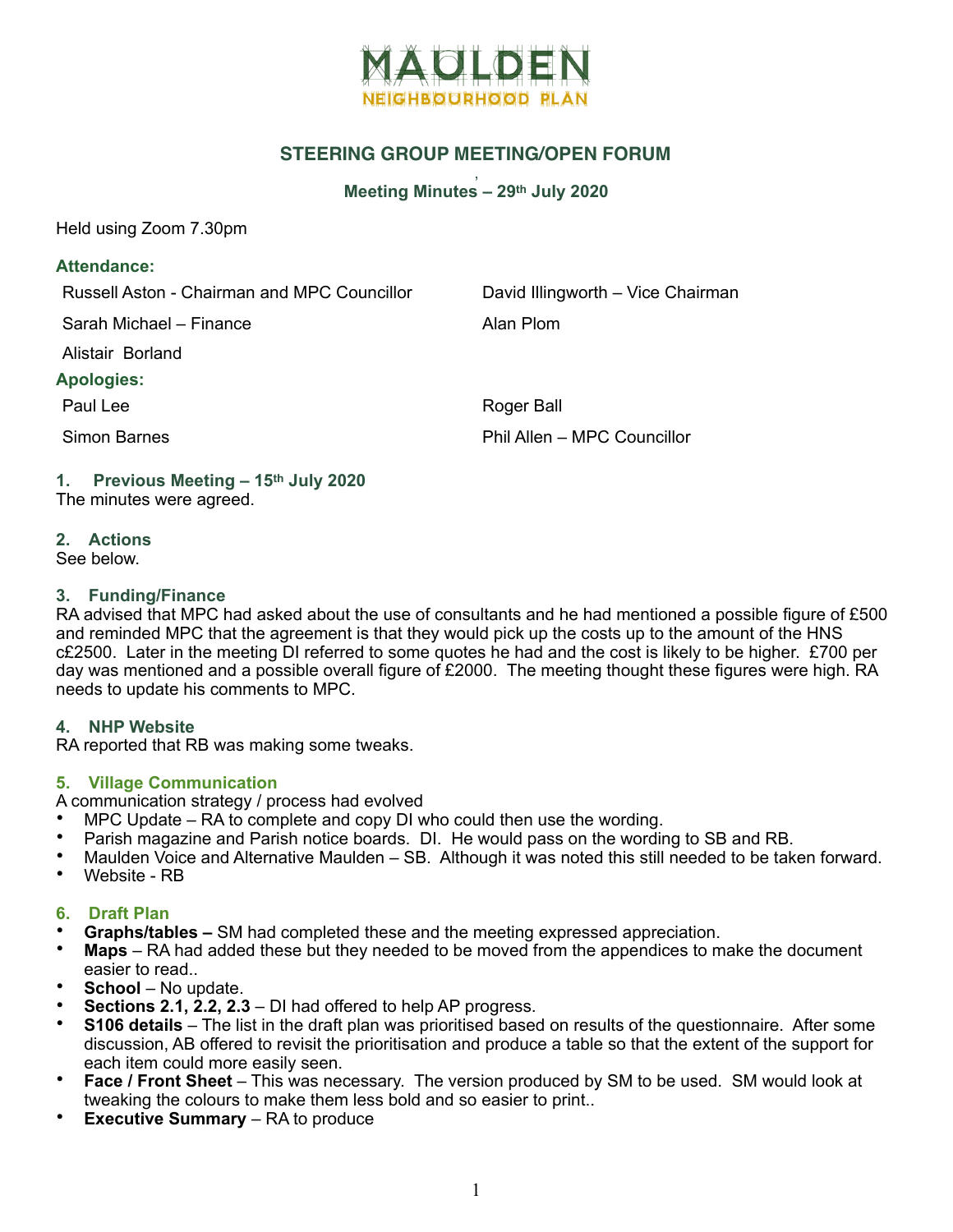• **Format** – Discussion about the document and the need for it to be as concise as possible and an easy read. It was noted that there wasn't much to be removed. The appendices could be considered and it was suggested website references be used instead of having the documents as appendices.

#### o **Appendices**

- Questionnaire Details are in the document so not needed.
- $\blacksquare$  GIP and HNS These to be available on the website
- CBC Local Plan policies Reference the CBC website
- NPPF Reference to the online document

#### **7. CBC Engagement**

Remains the focus.

*[Once the draft plan has had the graphs, maps and additional wording added it would be sent through. This was the next big step and would be priority. Fortnightly meetings to continue until this step was taken.]* 

## **8. Consultants**

Comments re cost – see above. [...*in due course, a 'Specification of Needs' would be required to enable this to take place*.]

#### **9. Regulation 14 Consultation**

No update.

## **10. AOB**

None

#### **11. Meetings**

Frequent meetings to continue until the draft plan is in a position to send to CBC. Next meeting 19<sup>th</sup> August at 7.30pm. RA to arrange

## **Outstanding Actions**

| <b>Date</b> | <b>Action</b>                                                                                                                                                                                             | Who                      | Update                                                            |
|-------------|-----------------------------------------------------------------------------------------------------------------------------------------------------------------------------------------------------------|--------------------------|-------------------------------------------------------------------|
| $15$ Apr    | Consultation record - sections 2.1, 2.2 and 2.3                                                                                                                                                           | AP and DI                | June & July - WIP<br>July - DI to help AP.<br>Meeting to discuss. |
| May         | Contact the school re S106 money and any expansion plans                                                                                                                                                  | <b>SB</b>                | $June - WiFi$<br>July - Waiting to hear<br>back                   |
| 17<br>June  | <b>Draft Plan</b><br>Graphs - SM<br>Maps - RA<br>Wording - SB                                                                                                                                             | SM, RA, SB               | July - All WIP<br>29 July - Complete                              |
| 1 July      | <b>Tweaks to the Plan</b>                                                                                                                                                                                 | All                      | Ongoing                                                           |
| 15<br>July  | <b>S106 Prioritisation</b><br>All to reconsider the prioritisation given the importance as it could be<br>used to inform MPC of village wishes.                                                           | AB                       | 29 July - Table to be<br>produced                                 |
| 29<br>July  | <b>Ongoing Village Communication</b><br>MPC Update - RA<br>Parish magazine - DI.<br>٠<br>Parish notice boards. DI via John Coyle.<br>Maulden Voice and Alternative Maulden - SB<br>٠<br>٠<br>Website – RB | RB, DI, SB,<br><b>RA</b> | Ongoing                                                           |